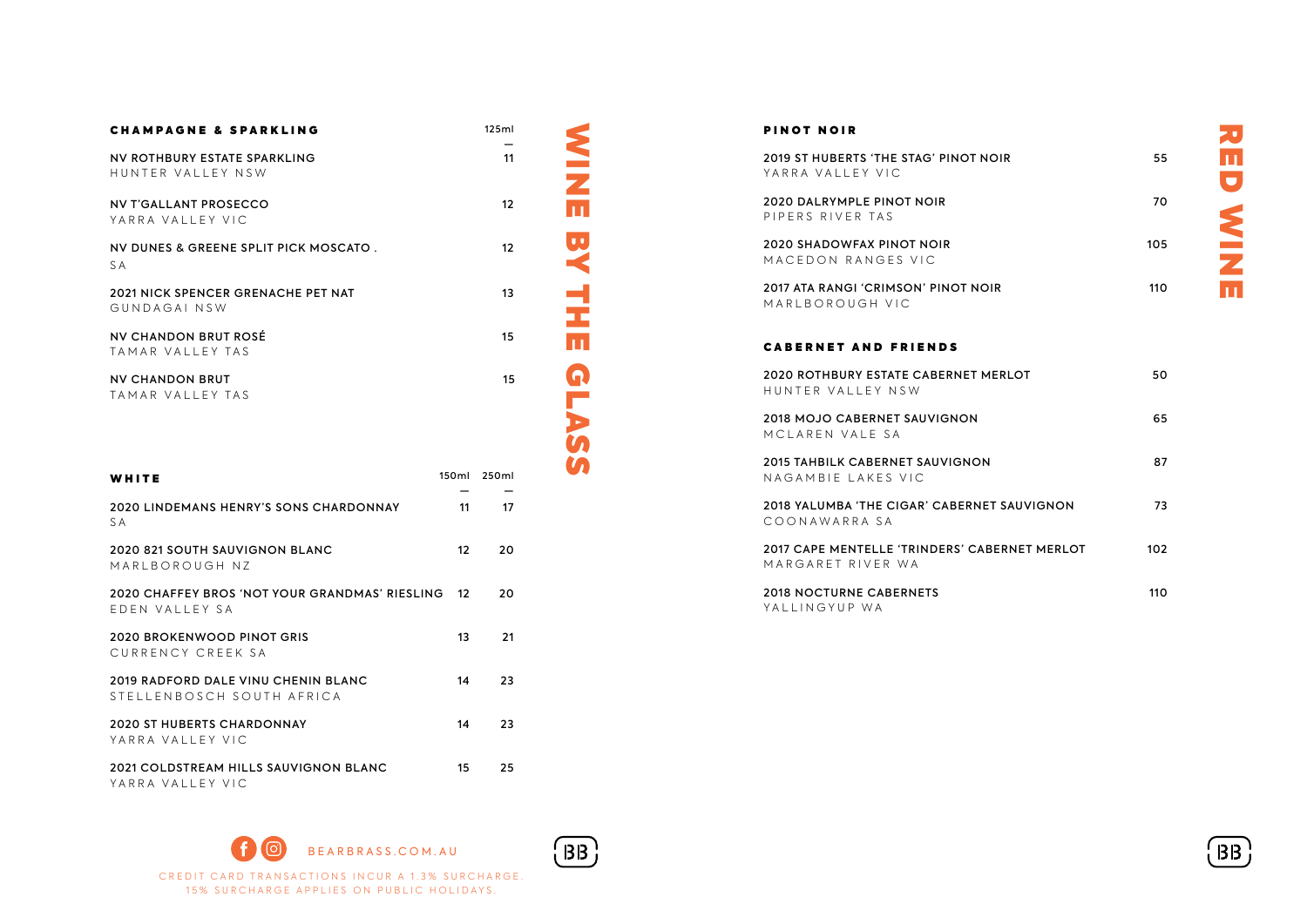| <b>ROSÉ</b>                                                     |                   | 150ml 250ml |                         | <b>SHIRAZ AND I</b>              |
|-----------------------------------------------------------------|-------------------|-------------|-------------------------|----------------------------------|
| 2020 T'GALLANT CAPE SCHANCK ROSÉ<br>MORNINGTON PENINSULA VIC    | 12 <sup>2</sup>   | 20          |                         | 2019 SEPPELT 'TH<br>HEATHCOTE VI |
| 2020 DOMAINE DE TRIENNES ROSÉ<br>PROVENCE FRANCE                | 14                | 23          | $\overline{\mathbf{u}}$ | 2020 TWO HANDS<br>BAROSSA VALL   |
| NV LOIMER GLUEGGLICH SKIN CONTACT ROSÉ BLEND<br>KAMPTAL AUSTRIA | 15                | 25          | $\pmb{\Phi}$            | 2017 YALUMBA 'W<br>EDEN VALLEY   |
| <b>RED</b>                                                      |                   |             |                         | 2017 PENFOLDS 'f                 |
| 2020 ROTHBURY ESTATE CABERNET MERLOT<br>HUNTER VALLEY NSW       | 11                | 17          |                         | ADELAIDE HIL<br>2016 PENFOLDS 'I |
| 2019 ST HUBERTS 'THE STAG' PINOT NOIR<br>YARRA VALLEY VIC       | $12 \overline{ }$ | 20          |                         | BAROSSA VALL                     |
| 2019 SEPPELT 'DRIVES' SHIRAZ<br>HEATHCOTE VIC                   | $12 \overline{ }$ | 20          | <b>GLAS</b>             |                                  |
| 2020 TWO HANDS 'GNARLY DUDES' SHIRAZ<br>BAROSSA VALLEY SA       | 14                | 23          |                         |                                  |
| 2020 DALRYMPLE PINOT NOIR<br>PIPERS RIVER TAS                   | 14                | 23          |                         | 2019 LOPEZ TEMP<br>SPAIN         |
| 2018 TERRAZA DE LOS ANDES MALBEC<br>MENDOZA ARGENTINA           | 14                | 23          |                         | 2018 TERRAZA DE<br>MENDOZA ARG   |
| 2018 YALUMBA 'THE CIGAR' CABERNET SAUVIGNON<br>COONAWARRA SA    | 15                | 25          |                         | 2018 POLIZIANO<br>CHIANTI ITALY  |
|                                                                 |                   |             |                         | 2014 MCHENRY H<br>MARGARET RIV   |
|                                                                 |                   |             |                         |                                  |
|                                                                 |                   |             |                         |                                  |
|                                                                 |                   |             |                         |                                  |
|                                                                 |                   |             |                         |                                  |
| VINTAGES MAY VARY                                               |                   |             | BB                      | VINTAGES MAY VARY                |

## SHIRAZ AND FRIENDS

| 2019 SEPPELT 'THE DRIVES' SHIRAZ<br>HEATHCOTE VIC                | 55  |
|------------------------------------------------------------------|-----|
| <b>2020 TWO HANDS 'GNARLY DUDES' SHIRAZ</b><br>BAROSSA VALLEY SA | 70. |
| 2017 YALUMBA 'WILD FFRMENT' SHIRAZ<br>FDFN VALLEY SA             | 74  |
| 2017 PENFOLDS 'MAX'S' SHIRAZ<br>ADFIAIDE HILLS SA                | 93  |
| 2016 PENFOLDS 'BIN 28' SHIRAZ<br>BAROSSA VALLEY SA               | 148 |

| <b>2019 LOPEZ TEMPRANILLO</b><br>SPAIN                    | 64  |  |
|-----------------------------------------------------------|-----|--|
| 2018 TERRAZA DE LOS ANDES MALBEC<br>MENDOZA ARGENTINA     | 70  |  |
| <b>2018 POLIZIANO CHIANTI</b><br>CHIANTI ITALY            | 81  |  |
| <b>2014 MCHENRY HOHNEN ZINFANDEL</b><br>MARGARET RIVER WA | 116 |  |

RED WINE

**D WINK** 

刀冊



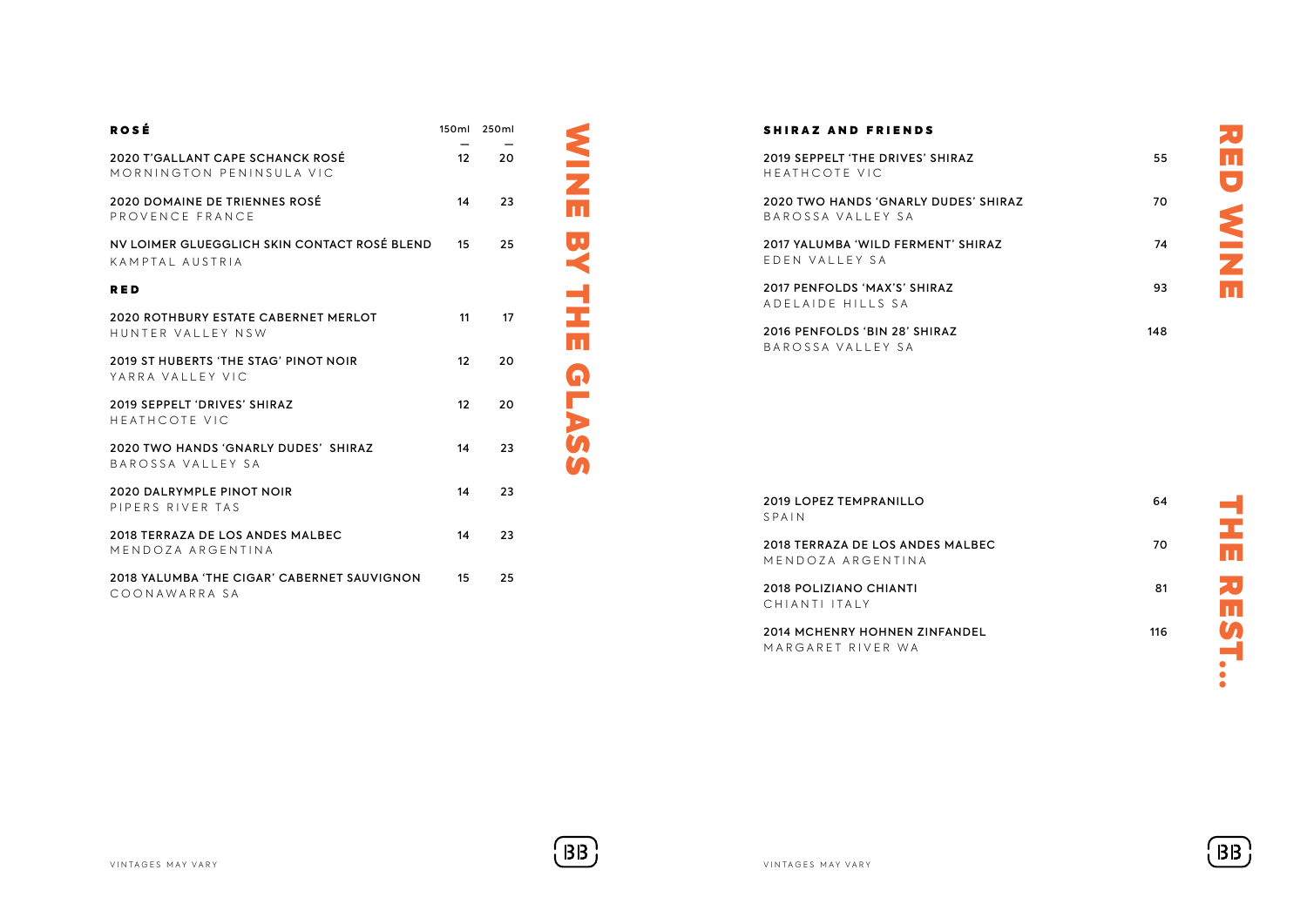| <b>CHAMPAGNE &amp; SPARKLING</b>                          |     |
|-----------------------------------------------------------|-----|
| NV ROTHBURY ESTATE SPARKLING<br>HUNTER VALLEY NSW         | 50  |
| NV DUNES & GREENE SPLIT PICK MOSCATO<br>S A               | 60  |
| <b>NV T'GALLANT PROSECCO</b><br>YARRA VAIIFY VIC          | 65  |
| <b>2021 NICK SPENCER GRENACHE PET NAT</b><br>GUNDAGAL NSW | 68  |
| NV CHANDON BRUT<br>YARRA VAILEY VIC                       | 82  |
| NV CHANDON BRUT ROSE<br>YARRA VALLEY VIC                  | 82  |
| NV VEUVE CLICQUOT BRUT<br>CHAMPAGNE FRANCE                | 135 |
| NV MOFT & CHANDON IMPERIAL BRUT<br>CHAMPAGNE FRANCE       | 185 |
|                                                           |     |

**CHAMPAGNE** CHAMPAGNE & SPARKLING **Po SPARKLING** 

 $(BB)$ 

|                                      | <b>POT</b>  | PINT  |
|--------------------------------------|-------------|-------|
| <b>BEER &amp; CIDER ON TAP</b>       | 285ML       | 560ML |
| <b>FURPHY REFRESHING ALF</b>         | 7.5         | 13    |
| <b>CARLTON DRAUGHT</b>               | 7.5         | 13    |
| <b>BALTER XPA</b>                    | 7.5         | 14    |
| LITTLE CREATURES PALE ALE            | 7.5         | 14    |
| STONE & WOOD PACIFIC ALE             | 7.5         | 14    |
| <b>GREEN BEACON CALYPSO PALE ALE</b> | 7.5         | 14    |
| <b>FIXATION IPA</b>                  | 8           | 15    |
| <b>KIRIN ICHIBAN</b>                 | 12<br>350ML |       |
| ORCHARD CRUSH APPLE CIDER            | 7.5         | 13    |
| <b>CANADIAN CLUB &amp; DRY</b>       | 425ML 12.5  |       |
|                                      |             |       |

## SELTZERS ON TAP

| <b>MOONDOG FIZZ TROPICAL CRUSH</b>   | 7.5 | 14 |
|--------------------------------------|-----|----|
| <b>MOONDOG FIZZ PINEY LIME</b>       | 75  | 14 |
| <b>MOONDOG FIZZ RASPBERRY SORBET</b> | 75  | 14 |
| <b>MOONDOG FIZZ PEACH ICED TEA</b>   | 75. | 14 |

## CAN SELTZERS & MORE

| WHITE CLAW MANGO                | 14 |
|---------------------------------|----|
| WHITE CLAW RUBY GRAPEFRUIT      | 14 |
| <b>BROOKVALE PEACH ICED TEA</b> | 13 |
| <b>BROOKVALE GINGER BEER</b>    | 13 |

PINT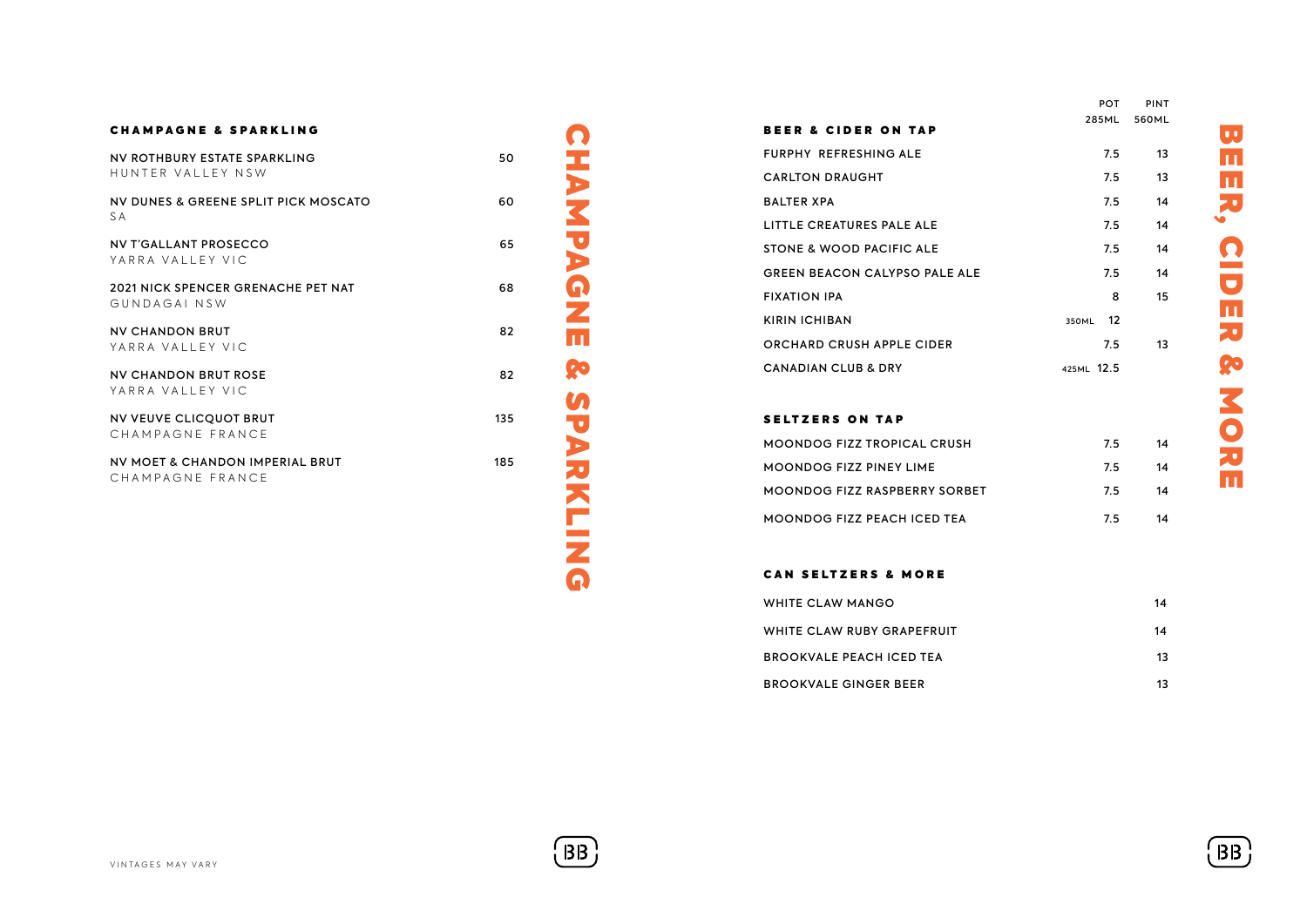| <b>RIESLING</b>                                                 |     | <b>PACKAGED BEER &amp; CIDER</b>               |                   |
|-----------------------------------------------------------------|-----|------------------------------------------------|-------------------|
| 2020 CHAFFEY BROS 'NOT YOUR GRANDMA'S' RIESLING                 | 58  | <b>CORONA</b>                                  | 11                |
| EDEN VALLEY SA                                                  |     | <b>PERONI</b>                                  | 11                |
| 2018 BESTS GREAT WEST RIESLING<br>GREAT WESTERN WA              | 82  | HEINEKEN                                       | 11                |
| 2018 PEWSEY VALE 'BLOCK 61' RIESLING                            | 88  | m<br><b>HEINEKEN ZERO NO ALCOHOL</b>           | 7.5               |
| CLARE VALLEY SA                                                 |     | <b>HEINEKEN3</b>                               | 9                 |
|                                                                 |     | <b>HEAPS NORMAL QUIET XPA NO ALCOHOL</b>       | 9                 |
| <b>CHARDONNAY</b>                                               |     | <b>GREAT NORTHERN</b>                          | 10                |
| <b>2020 LINDEMANS HENRYS SONS CHARDONNAY</b><br>SOUTH AUSTRALIA | 50  | $\mathbf{u}$<br><b>JAMES BOAGS LIGHT</b>       | 10                |
| <b>2017 FRANKLAND ESTATE CHARDONNAY</b>                         | 70  | <b>4 PINES PALE ALE</b>                        | 12                |
| FRANKLAND RIVER WA                                              |     | <b>BALTER HAZY IPA</b>                         | 12                |
| <b>2020 ST HUBUERTS CHARDONNAY</b><br>YARRA VALLEY VIC          | 70  | <b>HOPNATION 'THE CHOP' IPA</b>                | 14                |
| 2018 KOOYONG 'CLONALE' CHARDONNAY                               | 90  | <b>LITTLE CREATURES XPA</b>                    | 12                |
| MORNINGTON PENINSULA VIC                                        |     | WHITE RABBIT GOLDEN SOUR ALE                   | 12                |
| 2016 PENFOLDS 'MAX'S' CHARDONNAY                                | 100 | <b>GREEN BEACON 7 BELLS PASSIONFRUIT GOSE</b>  | 13                |
| ADELAIDE HILLS SA                                               |     | <b>MAGNERS CIDER</b>                           | 11                |
| 2015 SILVER PALM CHARDONNAY<br>NAPA VALLEY USA                  | 108 | <b>5 SEEDS LOW SUGAR CIDER</b>                 | 11                |
|                                                                 |     | <b>REKORDERLIG STRAWBERRY &amp; LIME CIDER</b> | $12 \overline{ }$ |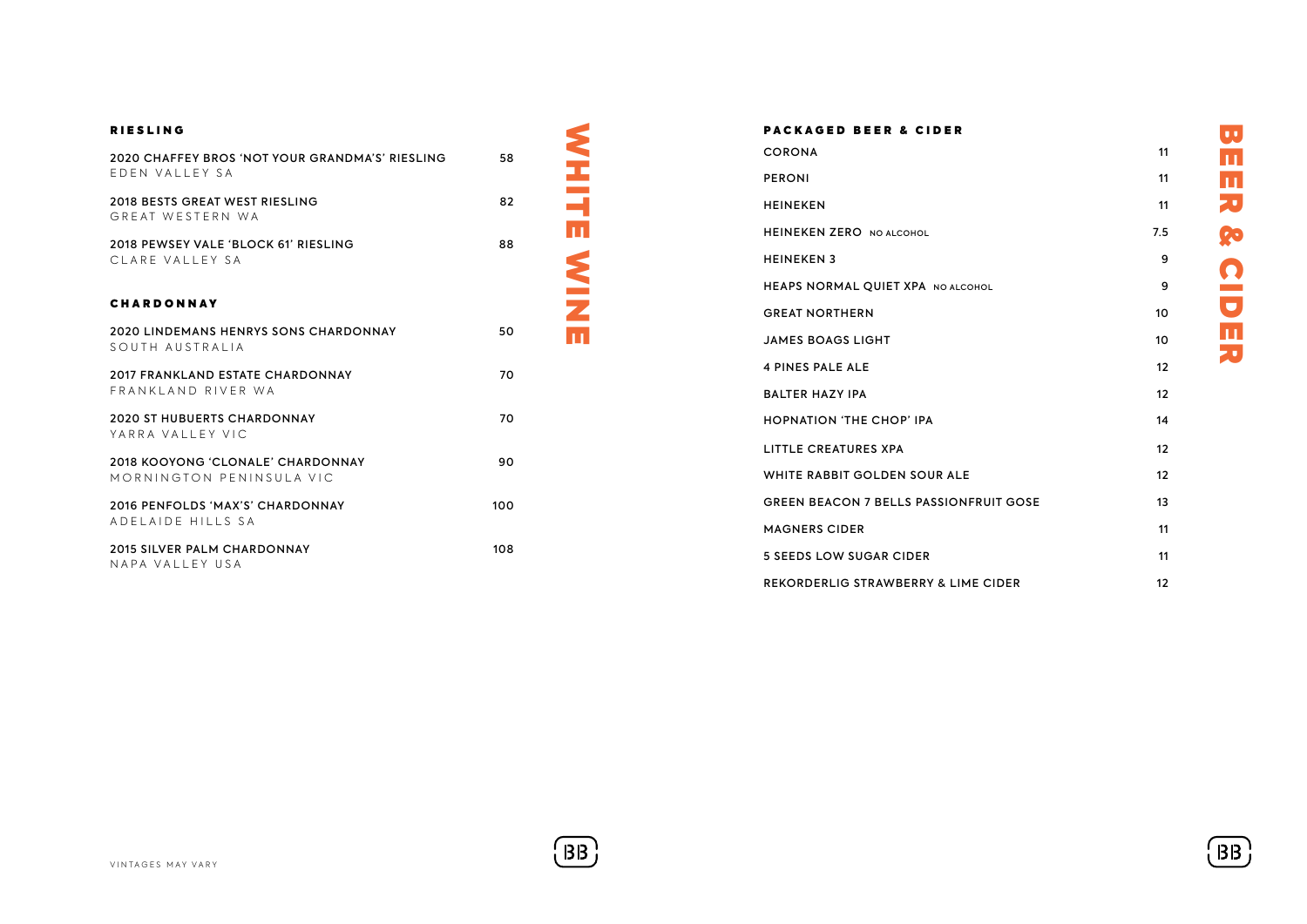## SAUVIGNON BLANC & FRIENDS

| 2020 821 SOUTH SAUVIGNON BLANC<br>MALBOROUGH NZ                  | 55  |  |
|------------------------------------------------------------------|-----|--|
| <b>2021 COLDSTREAM HILLS SAUVIGNON BLANC</b><br>YARRA VALLEY VIC | 73  |  |
| <b>2019 CLOUDY BAY SAUVIGNON BLANC</b><br>MALBOROUGH NZ          | 120 |  |
| <b>2018 DOMAINE CHRISTIAN SANCERRE</b><br>LOIRE VALLEY FRANCE    | 135 |  |
| <b>PINOT GRIS &amp; FRIENDS</b>                                  |     |  |
| 2020 BROKENWOOD PINOT GRIS<br>CURRENCY CREEK SA                  | 70  |  |
| 2019 RADFORD DALF VINU CHENIN BLANC<br>STELLENBOSCH SOUTH AFRICA | 70  |  |
| <b>2020 CORTE GIARA PINOT GRIGIO</b><br>VENETO ITALY             | 75  |  |
| 2018 DOMAINE WACHAU GRUNER VELTLINER<br>WACHAU VALLEY AUSTRIA    | 80  |  |
| 2017 HUGEL PINOT BLANC<br>ALSACE FRANCE                          | 87  |  |
| 2016 SCORPO PINOT GRIS<br>MORNINGTON PENINSULA VIC               | 100 |  |

## **COCKTAILS**

CLASSICS AVAILABLE PLEASE ASK

| <b>LANEWAY</b><br>TANOUERAY GIN., LYCHEE LIOUEUR, PASSIONFRUIT<br>PULP, LIME, ITALIAN BLOOD ORANGE SODA     | 22 |
|-------------------------------------------------------------------------------------------------------------|----|
| <b>SELLING SUNSET</b><br>TANOUERAY GIN, PASSOA, PASSIONFRUIT PULP.<br>GRAPEFRUIT JUICE, VANILLA, EGG WHITE  | 22 |
| <b>ADIOS AMIGOS</b><br>CASAMIGOS BLANCO TEQUILA, BLUE CURACAO.<br>LIME JUICE, PEACH SYRUP                   | 22 |
| <b>AMUSEMINT</b><br>KETEL ONE VODKA, ST~GERMAIN, LEMON JUICE,<br>APPLE JUICE, MUDDLED CUCUMBER, MINT LEAVES | 22 |
| <b>SPLICE UP YOUR LIFE</b><br>KETEL ONE VODKA, MIDORI, PINEAPPLE JUICE.<br>LIME JUICE                       | 22 |
| <b>RAZZMATAZZ</b><br>PAMPERO BLANCO RUM. DEAD MAN'S FINGERS<br>COCONUT RUM, RASPBERRY SHRUB, LIME JUICE     | 23 |
| <b>MOCKTAIL   RISING SUN</b><br>PASSIONFRUIT PUREE, PINEAPPLE, APPLE, LIME.<br><b>BITTERS</b>               | 9  |
| <b>MOCKTAIL   BERRIED ALIVE</b><br>MUDDLED BLACKBERRIES, CRANBERRY, LEMON,<br>SUGAR, SODA                   | 9  |

COCKTAILS COCKTAILS



WHITE WINE

**NHITE WINE**